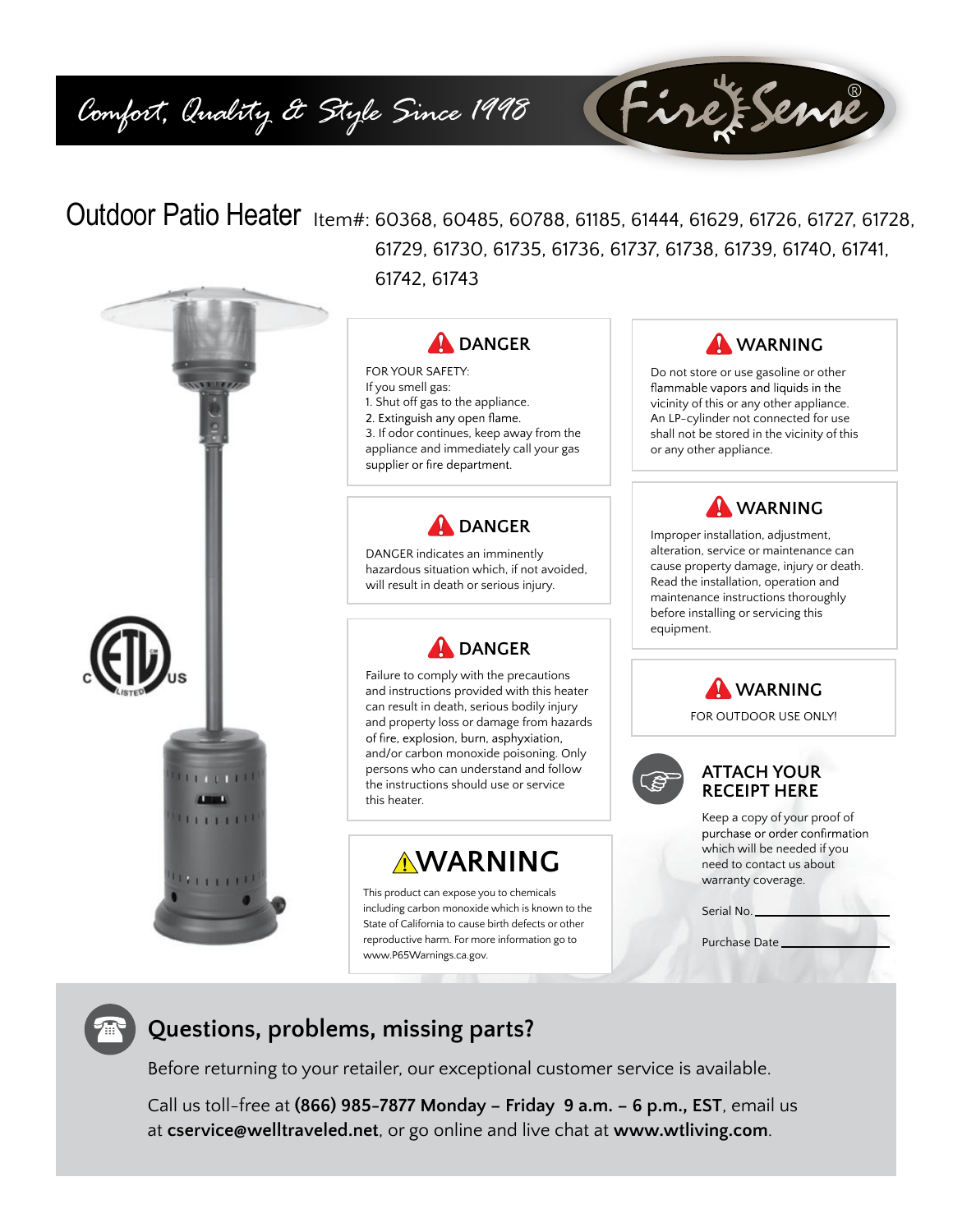# **BEFORE YOU BEGIN**



# **Table of Contents**

| <b>Before You Begin</b>       | Page 2    |
|-------------------------------|-----------|
| <b>Safety Information</b>     | Page 3-4  |
| <b>Package Contents</b>       | Page 4    |
| <b>Hardware Contents</b>      | Page 4    |
| Assembly                      | Page 5-8  |
| <b>Operating Instructions</b> | Page 9-12 |
| <b>Care and Maintenance</b>   | Page 13   |
| Troubleshooting               | Page 14   |
| <b>Replacement Parts List</b> | Page 15   |
| <b>Warranty Information</b>   | Page 16   |



# **BEFORE YOU BEGIN**

Please read and understand this entire manual before attempting to assemble, operate or install this appliance. If you have any questions regarding the product, please call us toll-free at **(866) 985-7877 Monday – Friday**, **9 a.m. – 6 p.m., EST,** email us at **cservice@welltraveled.net**, or go online and live chat at **www.wtliving.com**.

This manual contains important information about the assembly, operation and maintenance of this patio heater. General safety information is presented in the first few pages and is also located throughout this manual. Keep this manual for future reference and to educate new users of this appliance. This manual should be read in conjunction with the labeling on the appliance. Safety precautions are essential when any mechanical or propane fuelled equipment is involved. These precautions are necessary when using, storing, and servicing. Using this appliance with the respect and caution demanded will reduce the possibilities of personal injury or property damage. The following symbols shown on page 3 are used extensively throughout this manual. Always heed these precautions, as they are essential when using any mechanical or propane fueled equipment.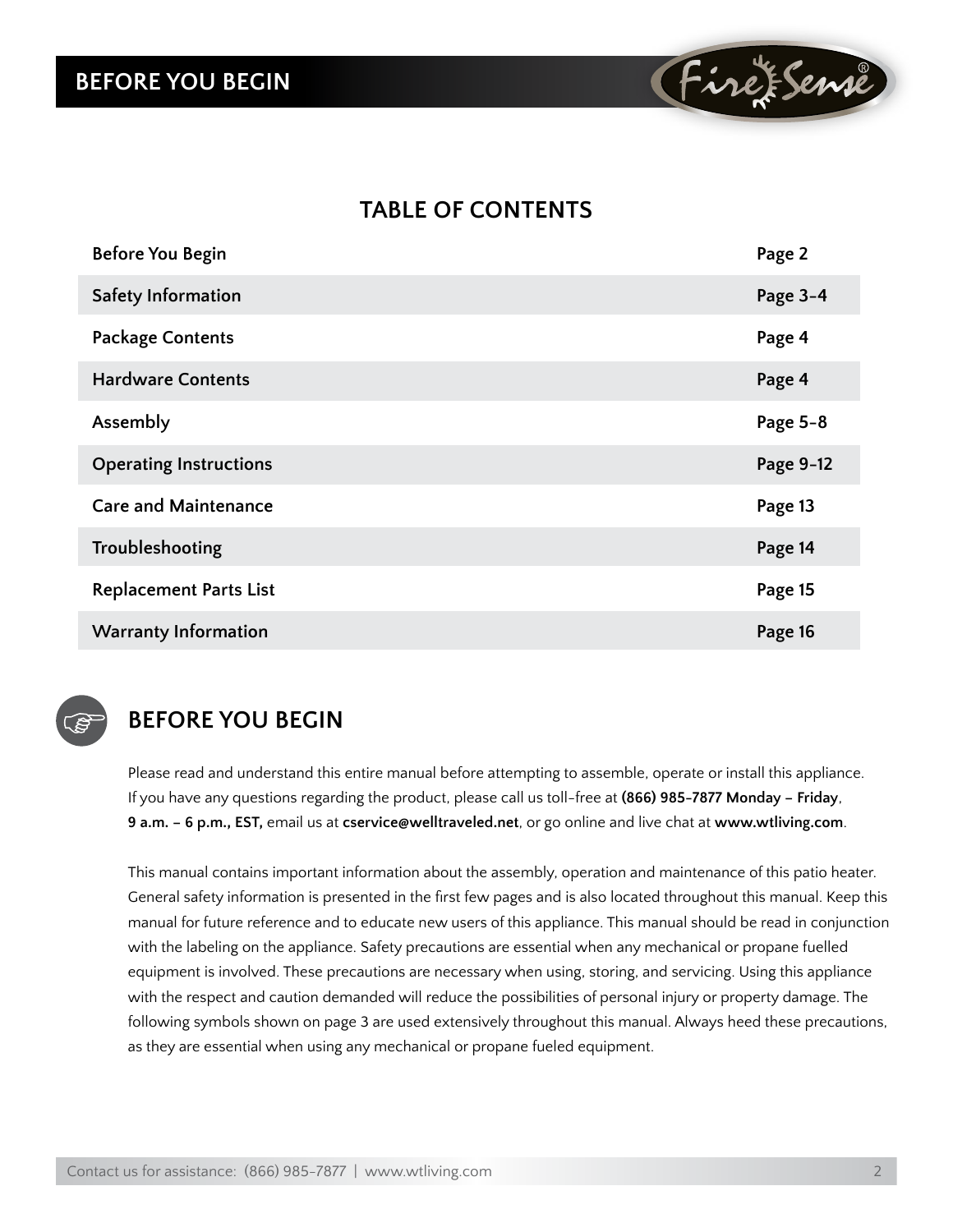# **SAFETY INFORMATION**

### **AL DANGER**

- EXPLOSION—FIRE HAZARD • Keep solid combustibles, such as building materials, paper, or cardboard a safe distance away from the heater as recommended by the instructions.
- Provide adequate clearances around air openings into the combustion chamber.
- Never use the heater in spaces which do or may contain volatile or airborne combustibles, or products such as gasoline, solvents, paint thinner, dust particles, or unknown chemicals.
- During operation, this appliance can be a source of ignition. Keep heater area clear and free from combustible materials, gasoline, paint thinner, cleaning solvents and other flammable vapours and liquids. Do not use heater in areas with high dust content. Minimum heater clearances from combustible materials: three (3) feet or 36 inches from top and two (2) feet or 24 inches from sides.
- Never store propane near high heat, open flames, pilot lights, direct sunlight, other ignition sources or where temperatures exceed 120 degrees F (49 degrees C).
- Propane vapours are heavier than air and can accumulate in low places. If you smell gas, leave the area immediately.
- Never instal or remove a propane cylinder while the heater is lighted, near flame, pilot lights, or other ignition sources or while heater is hot to the touch.
- This heater is red hot during use and can ignite flammables too close to the burner. Keep flammables at least 3 feet (36 inches) from top and 2 feet (24 inches) from sides. Keep gasoline and other flammable liquids and vapours well away from heater.
- Store the propane cylinder outdoors in a well ventilated space out of the reach of children. Never store the propane cylinder in an enclosed area (house, garage, etc.). If heater is to be stored indoors, disconnect the propane cylinder for outdoor storage.

### **WARNING: FOR OUTDOOR USE ONLY**

### **CARBON MONOXIDE HAZARD**

This appliance can produce carbon monoxide which has no odor. Using it in an enclosed space can kill you. Never use this appliance in an enclosed space such as a camper, tent or home.



- CARBON MONOXIDE HAZARD
- This heater is a combustion appliance. All combustion appliances produce carbon monoxide (CO) during the combustion process. This product is designed to produce extremely minute, non-hazardous amounts of CO if used and maintained in accordance with all warnings and instructions. Do not block the air flow into or out of the heater.
- Carbon Monoxide (CO) poisoning produces flu-like symptoms, water eyes, headaches, dizziness, fatigue, and possibly death. You can't see and you can't smell it. It is an invisible killer. If these symptoms are present during operation of this product, get fresh air immediately!
- For outdoor use only.
- Never use inside house or other unventilated or enclosed areas.
- This heater consumes air (oxygen). Do not use in unventilated or enclosed areas to avoid endangering your life.

### **WARNING**

#### BURN HAZARD

- Never leave heater unattended when hot or in use.
- Keep out of reach of children.



WARNING indicates an imminently hazardous situation which, if not avoided, will result in death or serious injury.



Certain materials or items, when stored under the heater, will be subject to radiant heat and could be seriously damaged.

# **A** CAUTION

FireFSense

### SERVICE SAFETY

- Keep all connections and fittings clean. Make sure propane cylinder valve outlet is clean.
- During set up, check all connections and fittings for leaks using soapy water, never use a flame to check for leaks.
- Use as a heating appliance only. Never alter in any way to use with any device.

# **A** CAUTION

CAUTION indicates an imminently hazardous situation which, if not avoided, may result in minor or moderate personal injury, or property damage.



- This product is fueled by propane gas. Propane gas is invisible, odorless, and flammable. An odorant is normally added to help detect leaks and can be described as having a "rotten egg" smell. The odorant can fade over time so leaking gas is not always detectable by smell alone.
- Propane gas is heavier than air and leaking propane will sink to the lowest level possible. It can ignite by ignition sources including matches, lighters, sparks or open flames of any kind many feet away from the original leak. Use only propane gas set up for vapor withdrawl.
- Store to use propane gas in compliance with local ordinances and codes or with ANSI/ NFPA 58. Turn off propane when not in use.
- Alert children and adults to the hazards of high surface temperatures. Stay away from these surfaces to avoid burning skin or igniting clothing.
- Carefully supervise young children when in the vicinity of the heater.
- Do not hang clothing or any other flammable materials from the heater, or place near the heater.
- Replace any guard or protective device removed for servicing the appliance prior to placing back in service.
- Installation and repair should be done by a qualified service person. The heater should be inspected before use and annually be a qualified service person. More frequent cleaning may be required as necessary. It is imperative that the control compartment, burners, and circulating air passageway of the appliance be kept clean.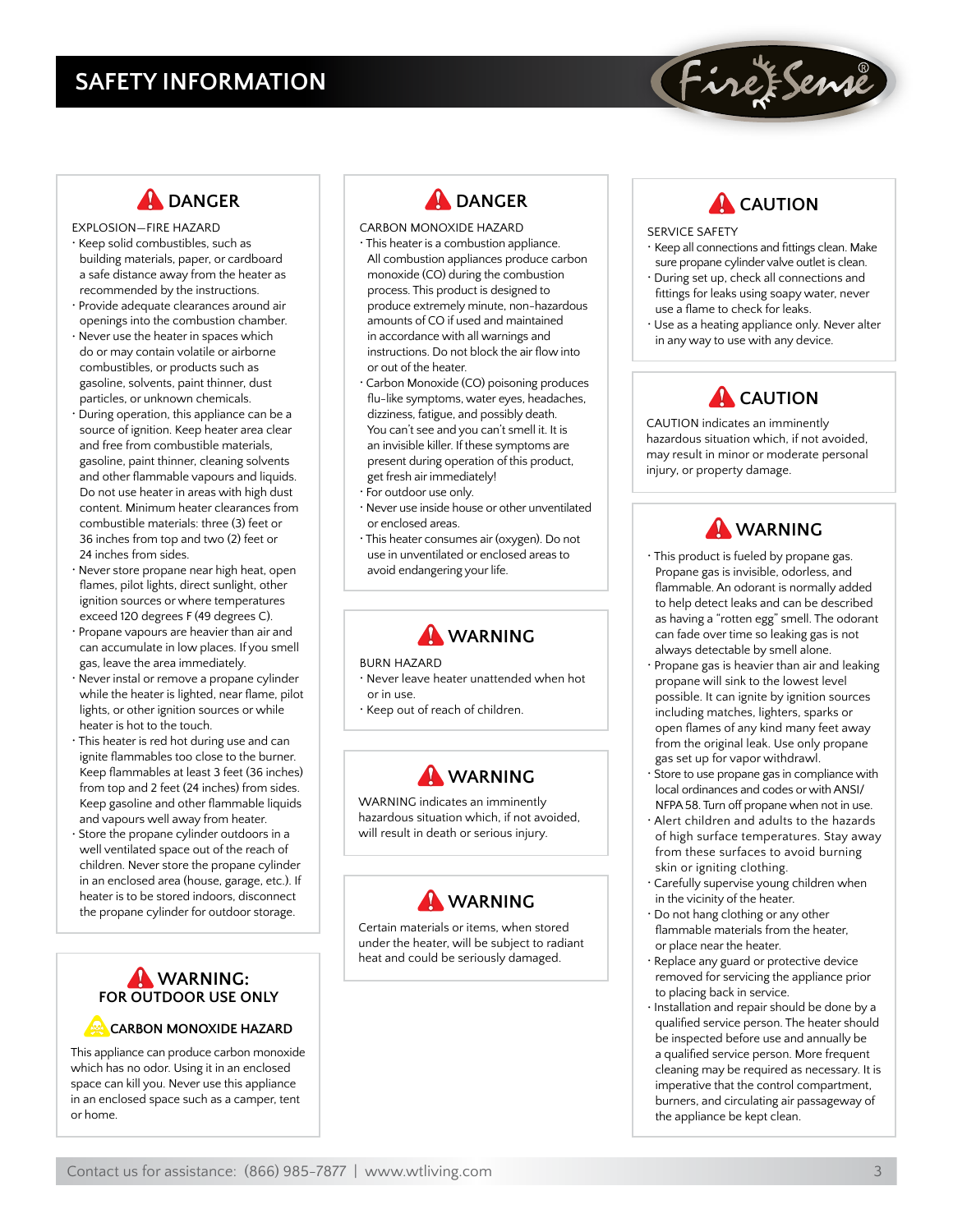# **PACKAGE CONTENTS**



| <b>PART</b>  | <b>DESCRIPTION</b>           | <b>QUANTITY</b>             |
|--------------|------------------------------|-----------------------------|
| A            | Reflector Panel              | 4 packed in inner carton    |
| B            | Reflector Center Cap         | 1 packed under Base         |
| $\subset$    | <b>Head Assembly</b>         | 1 packed in 1 inner carton  |
| D            | <b>Tank Housing</b>          | 1                           |
| E            | Gas Hose                     | 1 attached to Head Assembly |
| F            | <b>Upper Post</b>            | 1                           |
| G            | Lower Post                   | 1                           |
| н            | Regulator                    | 1 packed in inner carton    |
|              | Post Supports                | 3 packed in 1 inner carton  |
| <sup>*</sup> | Base*                        | 1                           |
| K            | Wheel Assembly               | 1 packed in inner carton    |
|              | Chain (secures LPG cylinder) | 1 packed with post supports |

(Fire Eseme

*\*Some models come with an optional sandbox feature. See page 5 for details on sandbox assembly.*

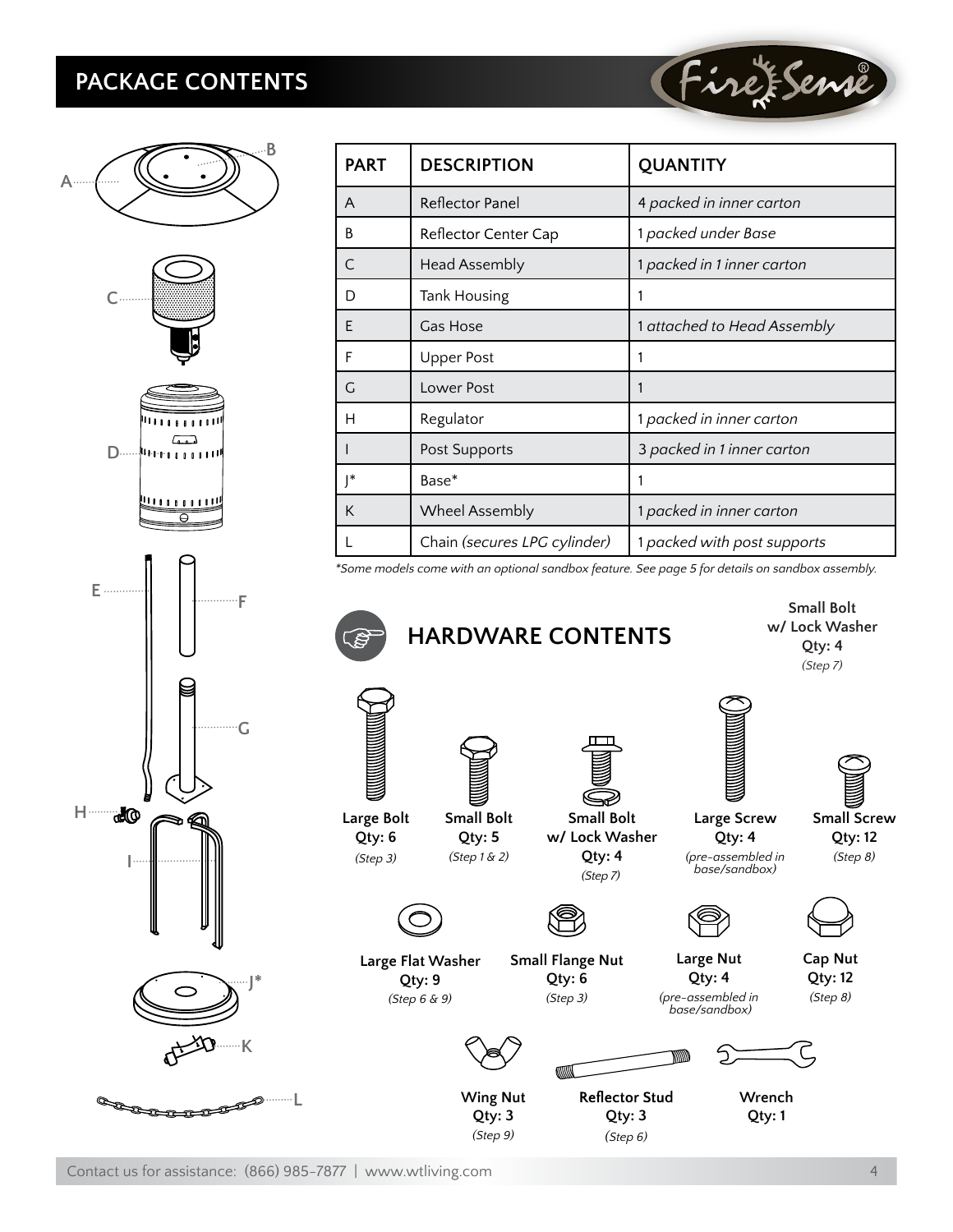# **Assembly**





Before beginning assembly of this appliance, make sure all parts are present. Compare all parts with package contents list and hardware contents as listed on page 4 of this manual. If any part is missing or damaged, do not attempt to assemble this product. Contact customer service for replacement parts.

### **ESTIMATED ASSEMBLY TIME:** 60 minutes

### **Tools Required for Assembly (NOT included):**

 $\cdot$  Phillips screwdriver w/medium blade  $\cdot$  Leak test solution (see page 10)

*\*Optional Sandbox: For models that come with a sandbox, the sandbox will be pre-assembled to the base. To fill the sandbox, remove the 4 Large Screws and Large Nuts that secure the base to the sandbox. Pull open the plastic cap on top of the sandbox and fill the sandbox with water or sand. Replace the plastic cap. Slide Base back over the sandbox and align the holes in the base with the holes in the sandbox. Insert Large Screws through the holes in the base and secure by tightening Large Nuts on ends of the bolts. You may find it easier to fill the sandbox prior to attaching wheels.*

**1** Attach **Wheel Assembly**  $\bigcirc$  to **Base**  $\bigcirc$ . Align holes in **Wheel Assembly** with corresponding holes in **Base**, and insert 2 **Small Bolts** through the holes and finger tighten. Be sure that the **Wheel Assembly** is parallel to the **Base** J and tighten with the **Wrench**.



**Hardware Used:** 2x Small Bolts

Attach the **Post Supports**  $\bullet$  to the **Base**  $\bullet$ . Align the holes in the bottom of each **Post Support** with the hole on the **Base**. Insert 1 **Small Bolt** through the hole in the support and into the **Base** and hand tighten. Repeat with the other 2 **Post Supports** and then tighten all bolts with the **Wrench**.



**Hardware Used:** 3x Small Bolts







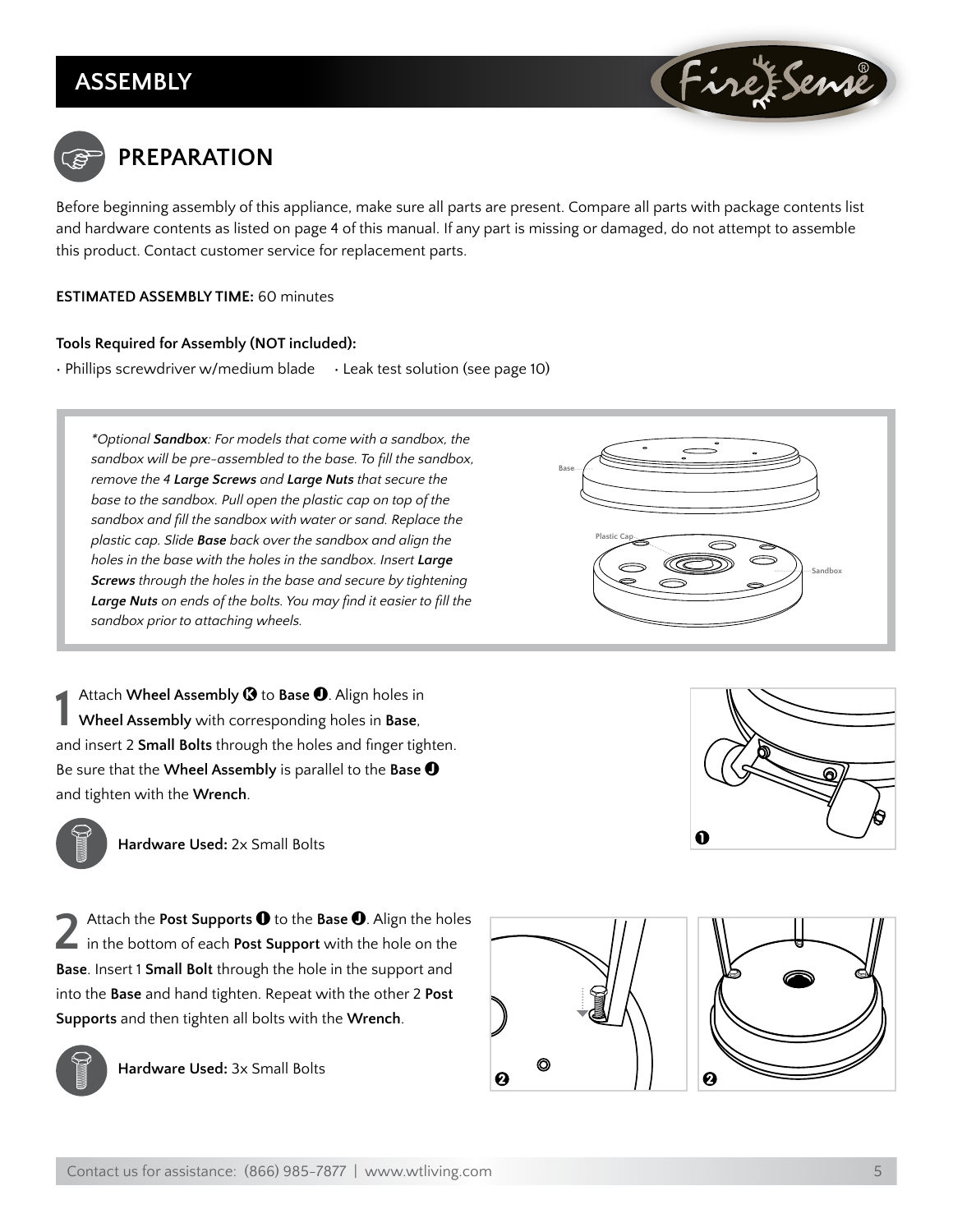# **Assembly**

**3** Attach the Lower Post  $\Theta$  to the Post Supports **0**. Once you have tightened the bolts holding the Post Supports **0** to the **Base** J, align the holes in the **Lower Post** G with the holes on the tops of the **Post Supports** and insert a **Large Bolt** through the hole in the **Post Support**. Secure with a **Small Flange Nut**. Repeat this in the 5 remaining holes (6 holes total—2 for each **Post Support** piece). Hand tighten initially then tighten with the **Wrench** when all bolts have been inserted.

![](_page_5_Picture_2.jpeg)

![](_page_5_Figure_3.jpeg)

ඹ

FirefSense

![](_page_5_Picture_4.jpeg)

**Hardware Used:** 6x Large Bolt | 6x Small Flange Nut

Attach Upper Post  $\Theta$  to Lower Post  $\Theta$  by screwing the two pieces of the post together.

**5** Slide **Tank Housing <b>O** over the assembled **Upper/Lower Posts <b>O**/**G** and down over the **Post Supports <b>0**. Rest the **Tank Housing** on the **Base** J.

**6** Attach Reflector Studs to the top of the Head<br> **Assembly ©**. Insert 1 Reflector Stud through 1 Large Flat **Washer** and into the hole on the top of the **Head Assembly** C. Tighten stud securely. Repeat with the other 2 **Reflector Studs**.

![](_page_5_Picture_9.jpeg)

**Hardware Used:** 3x Reflector Stud 3x Large Flat Washer

![](_page_5_Picture_11.jpeg)

 $\boldsymbol{\Omega}$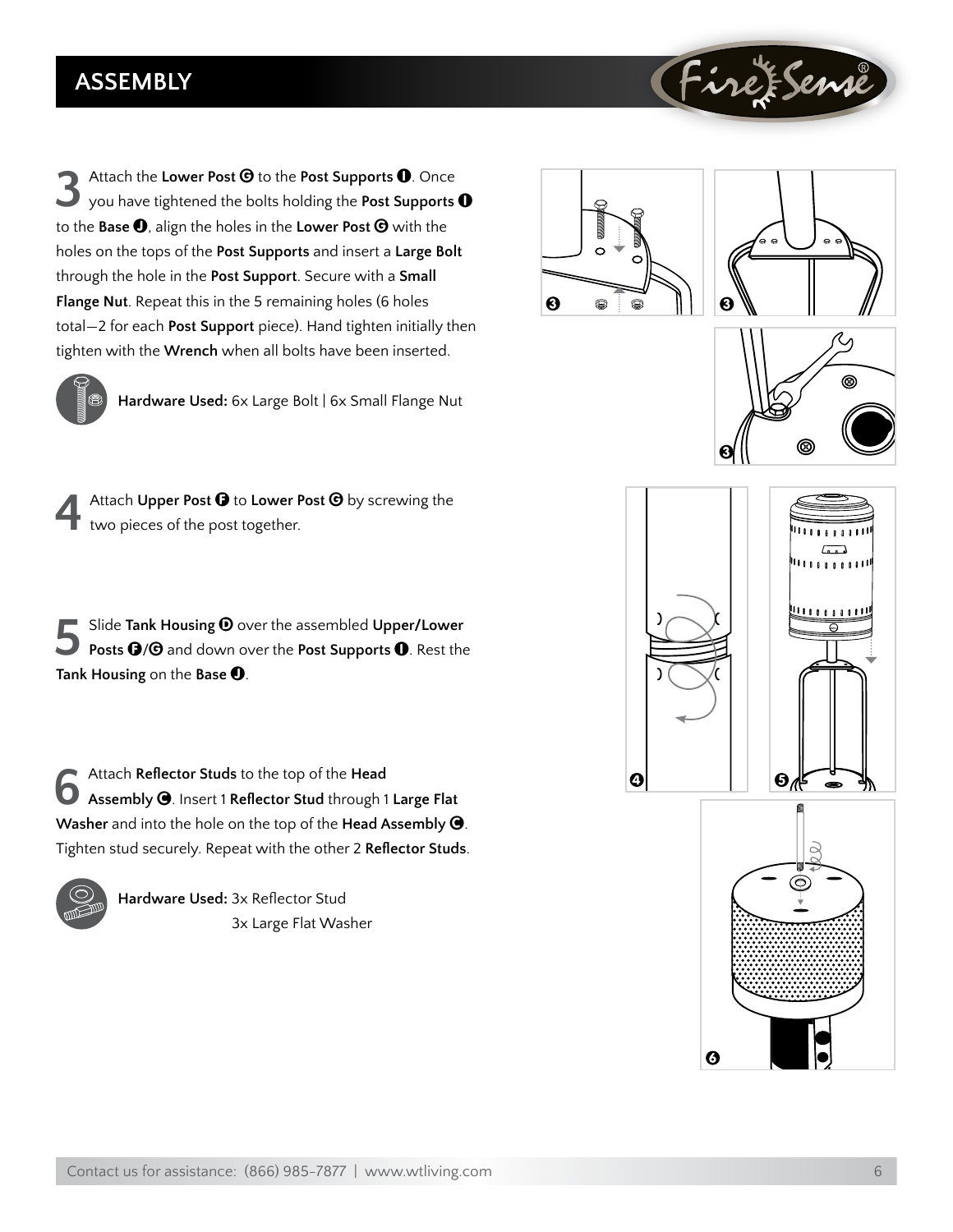# **ASSEMBLY**

**7** Attach **Head Assembly**  $\bullet$  to **Upper Post**  $\bullet$ . Route<br>**Gas Hose**  $\bullet$  down into **Upper/lower Posts**  $\bullet$ **/** $\bullet$  and align 4 small holes on the **Head Assembly** C with 4 Small holes in the **Upper Post**  $\Theta$ . Insert the 4 Small Bolts with **Lock Washers** through the aligned 4 holes and tighten securely with the wrench.

![](_page_6_Picture_2.jpeg)

**Hardware Used:** 4 x Small Bolt w/Lock Washer

### **Install Reflector. NOTE: MAKE SURE TO REMOVE PROTECTIVE PLASTIC COVER ON REFLECTOR PIECES PRIOR TO ASSEMBLY!**

**Assembly Tip: If necessary for proper alignment of reflector** *sections, loosen each screw prior to further assembly and retighten after sections are aligned.*

Slide two Reflector Panels  $\Omega$  together. Insert one Small Screw. Screw on **Cap Nut** loosely.

Repeat with the other Reflector Panels  $\Omega$ .

Slide Reflector Center Cap  $\Theta$  onto assembled Reflector Panels  $\bullet$ . Insert one **Small Screw** and screw on Cap Nut loosely. Repeat with two more **Small Screws** and **Cap Nuts**  to complete reflector assembly. Fully tighten all screws and cap nuts.

![](_page_6_Picture_9.jpeg)

**Hardware Used:** 12x Small Screw | 12x Cap Nut

![](_page_6_Picture_11.jpeg)

![](_page_6_Picture_12.jpeg)

ire ESen

![](_page_6_Picture_13.jpeg)

![](_page_6_Picture_14.jpeg)

![](_page_6_Figure_15.jpeg)

![](_page_6_Figure_16.jpeg)

Attach **Head Assembly**  $\bigcirc$  to Upper Post  $\bigcirc$ . Route Gas Hose  $\Theta$  down into Upper/Lower Posts  $\Theta$ / $\Theta$  and align 4 small holes on the **Head Assembly** C with 4 Small holes in the **Upper Post** F. Insert the 4 **Small Bolts** with **Lock Washers** through the aligned 4 holes and tighten securely with the wrench.

![](_page_6_Picture_18.jpeg)

**Hardware Used:** 4 x Small Bolt w/Lock Washer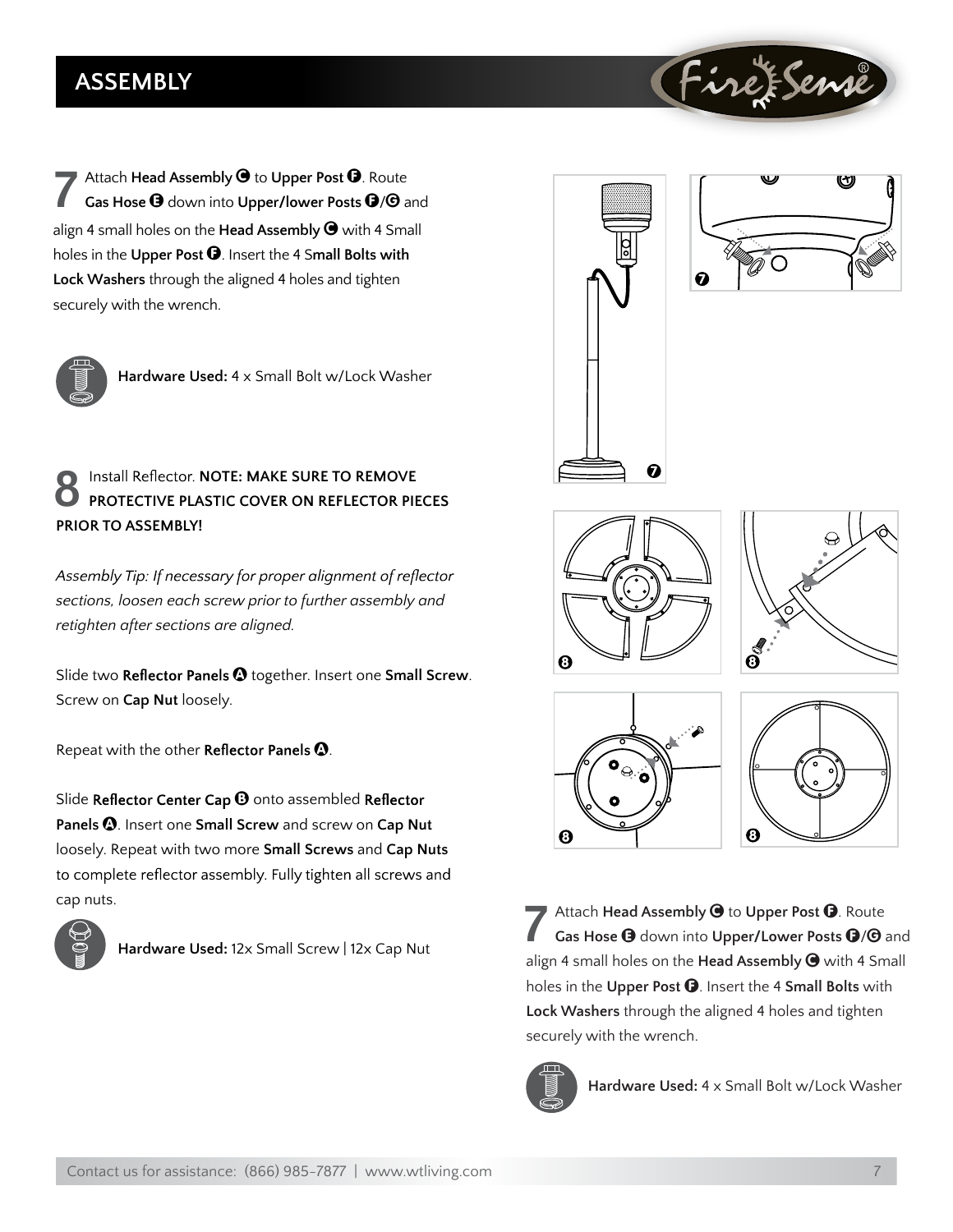# **Assembly**

**9** While supporting heater, tilt the **Head Assembly** <sup>C</sup> and slide 3 **Large Flat Washers** over the **Reflector Studs**. Place the **Reflector Assembly** onto the **Reflector Studs** and slide 3 **Large Flat Washers** over the **Reflector Studs** and onto the **Reflector Assembly**. Secure with 3 **Wing Nuts**. Once you have tightened the **Wing Nuts**, return the heater to an upright position.

![](_page_7_Picture_2.jpeg)

**Hardware Used:** 6x Large Flat Washer | 3x Wing Nut

**10**  Connect the hose and regulator to the LPG tank. The LPG tank is sold separately. Use a standard 20 lb. propane tank only. Lift the **Tank Housing**  $\Theta$  up and rest it on the top of the assembled **Post Supports** I. Screw **Regulator**  $\bigcirc$  onto **Gas Hose**  $\bigcirc$ . Do not cross thread. Attach the **Regulator** to the valve on the LPG tank and hand tighten securely. Place LPG tank onto base of heater. Secure the LPG tank by attaching the **Chain**  $\bullet$  onto the post supports. Lower the Tank Housing.

*NOTE: Use this heater only with a propane vapor withdrawal supply system. See chapter 5 of the standard for storage and handling of liquefied petroleum gas, ANSI/NFPA 58. Your local library or fire department should have this book.*

![](_page_7_Figure_6.jpeg)

![](_page_7_Figure_7.jpeg)

![](_page_7_Figure_8.jpeg)

![](_page_7_Picture_9.jpeg)

![](_page_7_Figure_10.jpeg)

FireFSenne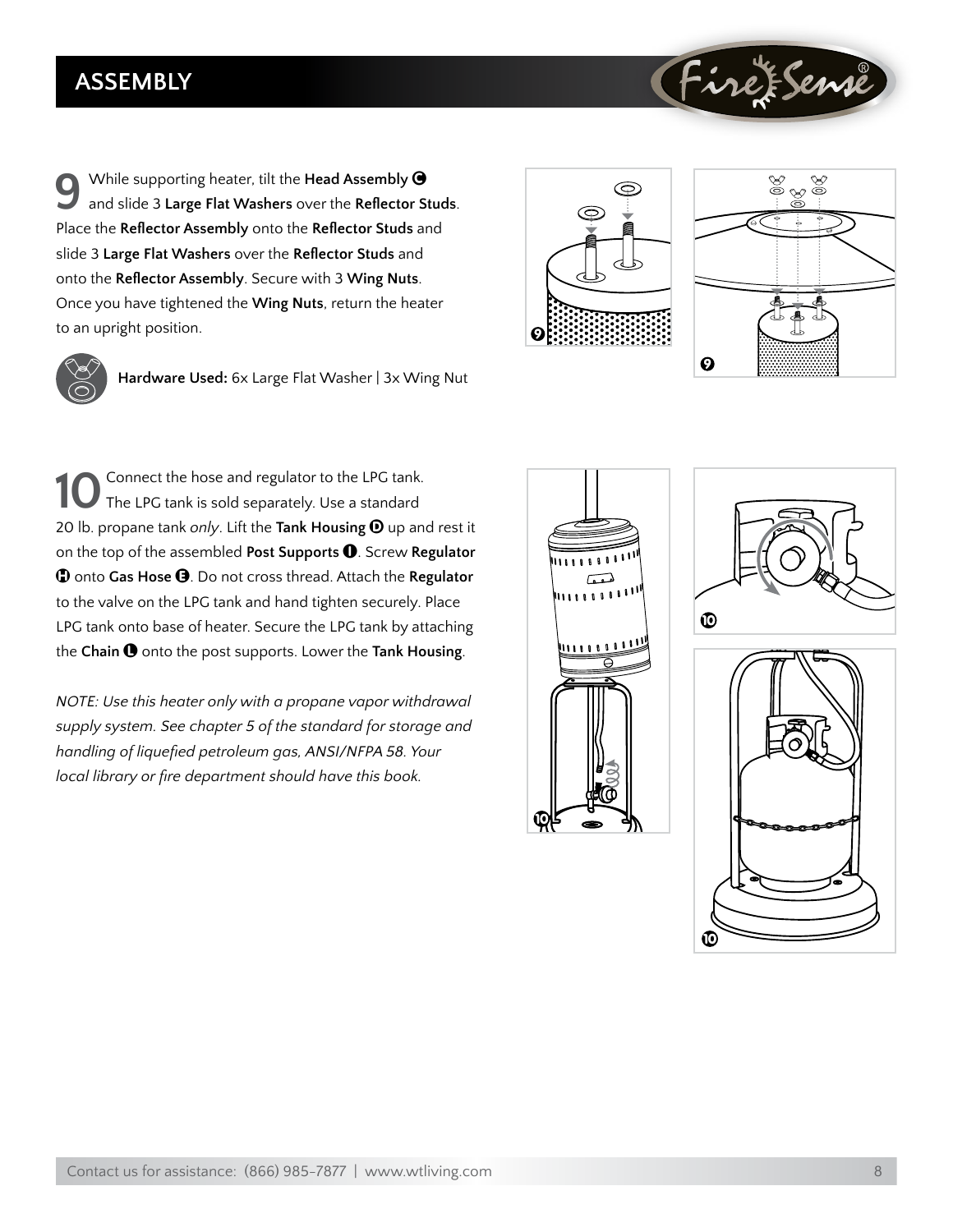# **Operating Instructions**

A minimum supply pressure of .5 psi is required for the purpose of input adjustment of propane gas. Storage of an appliance indoors is permissible only if the cylinder is disconnected and removed from the appliance. A cylinder must be stored outdoors in a well-ventilated area out of the reach of children. A disconnected cylinder must have dust caps tightly installed and must not be stored in a building, garage, or any other enclosed area. The minimum permissible gas supply pressure of 11 W.C. is required for purpose of hose adjustment. The minimum hourly of 17,500 BTU is required input rating for a heater for automatic operation rating less than full input rating.

The pressure regulator and hose assembly supplied with the appliance must be used.

The installation must conform with local codes, or in the absence of local codes, with national fuel gas code, ANSI Z223.1/NFPA54, natural gas and propane Installation Code, CSA B149.1, or propane storage and handling code, B149.2

A dented rusted or damaged propane cylinder may be hazardous and should be checked by your local cylinder supplier. Never use a propane cylinder with a damaged valve connection. The propane cylinder must be constructed and marked in accordance with the specifications for LPG tanks of the U.S. Department of Transportation (DOT) or the standard for cylinders, spheres and tubes for transportation of dangerous goods and commission, CAN/CSA-B339.

- The cylinder must have a listed overfilling prevention device.
- The cylinder must have a connection device compatible with the connection for the appliance.
- The cylinder used must include a collar to protect the cylinder valve.
- Never connect an unregulated propane cylinder to the heater.

• Do not store a spare LP-gas cylinder under or near this appliance.

Firet Sense

- Never fill the cylinder beyond 80 percent full.
- Place the dust cap on the cylinder valve outlet whenever the cylinder is not in use. Only install the type of dust cap on the cylinder valve that is provided with the cylinder valve. Other types of caps or plugs may result in leakage of propane.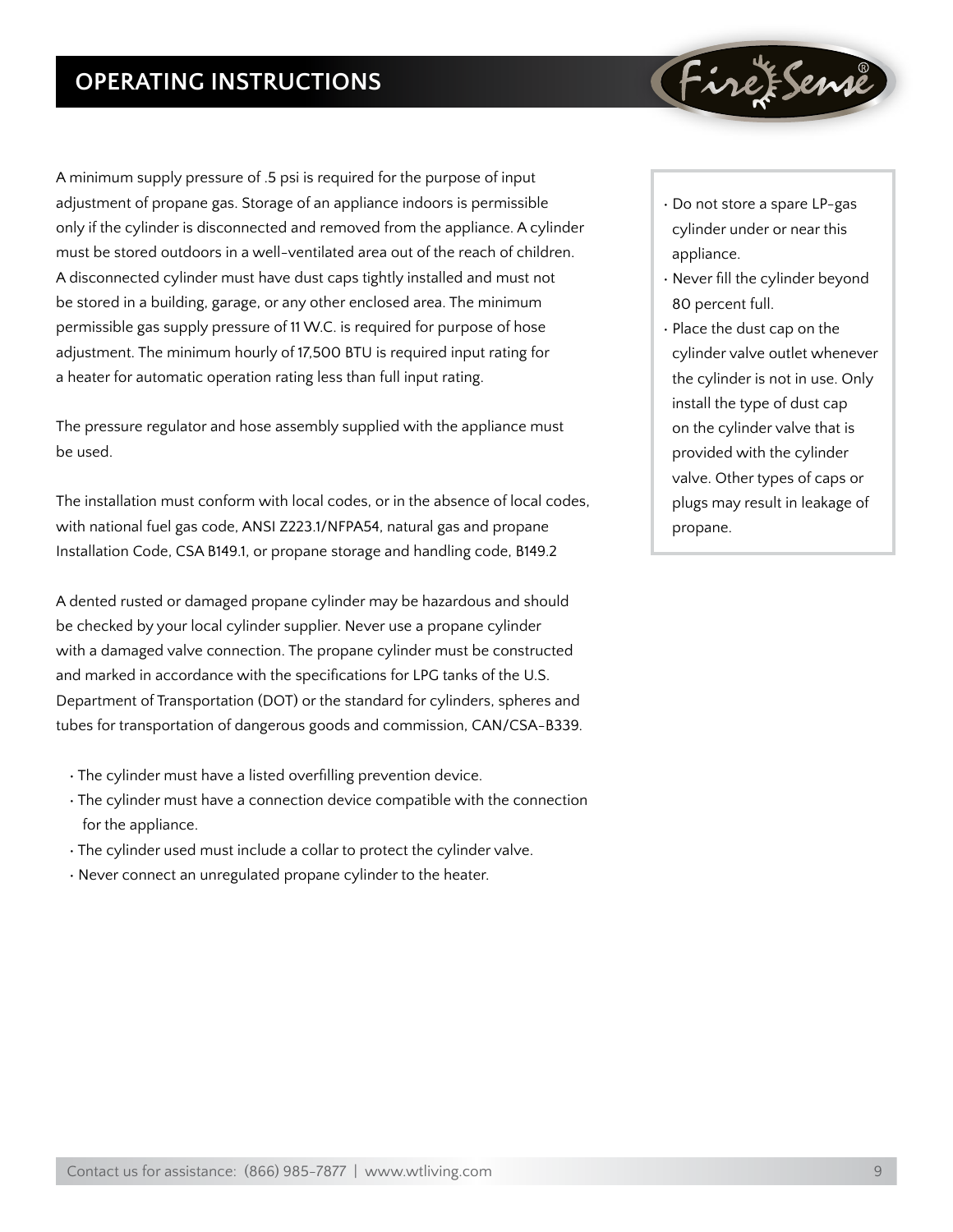# **Operating Instructions**

### **LEAK TEST**

- 1. Make 2-3 oz. of leak test solution (one part liquid dish washing detergent and three parts water).
- 2. Apply several drops of solution where hose attaches to regulator.
- 3. Apply several drops of solution where regulator connects to cylinder.
- 4. Make sure all patio heater valves are OFF.
- 5. Turn cylinder valve ON.

### **IF BUBBLES APPEAR AT ANY CONNECTION, THERE IS A LEAK.**

- 1. Turn cylinder valve OFF.
- 2. If leak is detected at hose/regulator connection, tighten connection and perform another leak test. If bubbles continue to appear, call our customer service hotline at **(866) 985-7877**, 9 a.m. – 6 p.m., EST, Monday – Friday.
- 3. If leak is detected at regulator/cylinder valve connection, disconnect, reconnect, and perform another leak test. If you continue to see bubbles after several attempts, cylinder valve is defective. Call our customer service hotline at **(866) 985-7877**, 9 a.m. – 6 p.m., EST, Monday – Friday

### **IF NO BUBBLES APPEAR AT ANY CONNECTION, THE CONNECTIONS ARE SECURE.**

*Note: Whenever gas connections are loosened or removed, you must perform a complete leak test.*

![](_page_9_Picture_13.jpeg)

**CARBON MONOXIDE HAZARD**

This appliance can produce carbon monoxide which has no odor. Using it in an enclosed space can kill you. Never use this appliance in an enclosed space such as a camper, tent or home.

*Caution: Do not attempt to operate this appliance until you have read and understand all Safety Information in this manual and all assembly is complete and leak tests have been performed.*

![](_page_9_Picture_17.jpeg)

- Perform all leak tests outdoors.
- Extinguish all open flames.
- NEVER leak test when smoking
- Do not use heater until all connections have been leak tested and show no signs of leakage.

### **Before Turning Gas Supply ON:**

FireFSense

- 1. Your heater was designed and approved for **OUTDOOR use only**. Do NOT use it inside a building, garage, or any other enclosed area.
- 2. Make sure surrounding areas are free of combustible materials, gasoline, and other flammable vapors or liquids.
- 3. Ensure that there is no obstruction to air ventilation. Be sure all gas connections are tight and there are no leaks.
- 4. Be sure the cylinder cover is clear of debris. Be sure any component removed during assembly or servicing is replaced and fastened prior to starting.

### **Before Lighting:**

- 1. Heater should be thoroughly inspected before each use, and by a qualified service person at least annually. If re-lighting a hot heater, always wait at least 5 minutes.
- 2. Inspect the hose assembly for evidence of excessive abrasion, cuts, or wear. Suspected areas should be leak tested. If the hose leaks, it must be replaced prior to operation. Only use the replacement hose assembly specified by the manufacturer.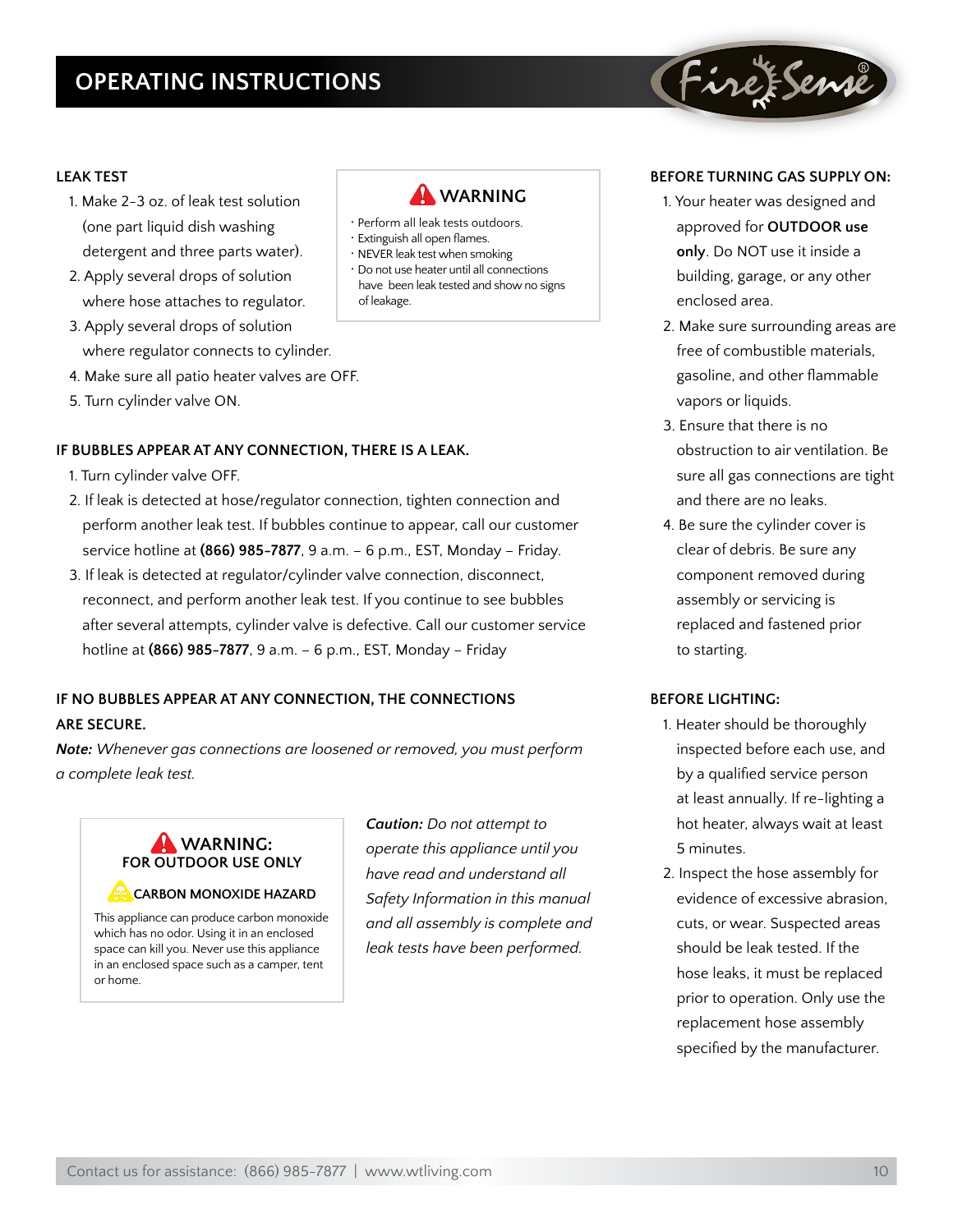# **Operating Instructions**

### **Lighting**

*NOTE: For initial start or after any cylinder change, hold the control knob in for 2 minutes to purge air from all gas lines before proceeding.*

- 1. Turn the control knob to the "OFF" position.
- 2. Fully open the LPG tank valve.
- 3. Push in and turn the control knob to HI symbols.
- 4. Keep the control knob depressed and then push the RED igniter button simultaneously, push several times to ignite the main burner. Repeat until the burner ignites. Keep the control knob fully depressed for an additional 30 seconds after the burner ignites, then release the control knob.
- 5. To increase the flame, turn the control knob clockwise towards HI. To decrease the flame, turn the control knob counter-clockwise towards LO.
- 6. To turn the appliance OFF, depress the control knob and turn clockwise to the OFF position.
- 7. Wait at least 5 minutes before attempting to re-light the heater.
- 8. Turn the LPG tank valve to OFF or closed. If you experience any ignition problems, please consult "Troubleshooting" on page 16.

*Caution: Avoid inhaling fumes emitted from the heater's first use. Both smoke and odor from the burning of oils used in the manufacturing will appear. Both smoke and odor will dissipate after approximately 30 minutes. The heater should NOT produce thick black smoke.*

*If you experience any ignition problems, please consult "Troubleshooting" on page 14. Caution: Avoid inhaling fumes emitted from the heater's first use. Smoke and odor from the burning of oils used in the manufacturing will appear. Both smoke and odor will dissipate after approximately 30 minutes. The heater should NOT produce thick black smoke.*

![](_page_10_Figure_13.jpeg)

![](_page_10_Figure_14.jpeg)

 **WARNING**

FireFSenne

FOR YOUR SAFETY Be careful when attempting to manually ignite this heater. Holding in the control knob for more than 10 seconds before igniting the gas will cause a ball of flame upon ignition.

### **When Heater is ON:**

Emitter screen will become bright red due to intense heat. The color is more visible at night. Burner will display tongues of blue and yellow flames. These flames should not be yellow or produce thick black smoke, indicating an obstruction of airflow through the burners. The flame should be blue with straight yellow tops. If excessive yellow flame is detected, turn off heater and consult "Troubleshooting" on page 14.

### **Re-Lighting:**

- *Note: For your safety, the control knob cannot be turned OFF without first depressing the control knob and then rotating to OFF.*
- 1. Turn control knob to OFF.
- 2. Wait at least 5 minutes to allow gas to dissipate before re-lighting.
- 3. Repeat the "Lighting" steps listed above.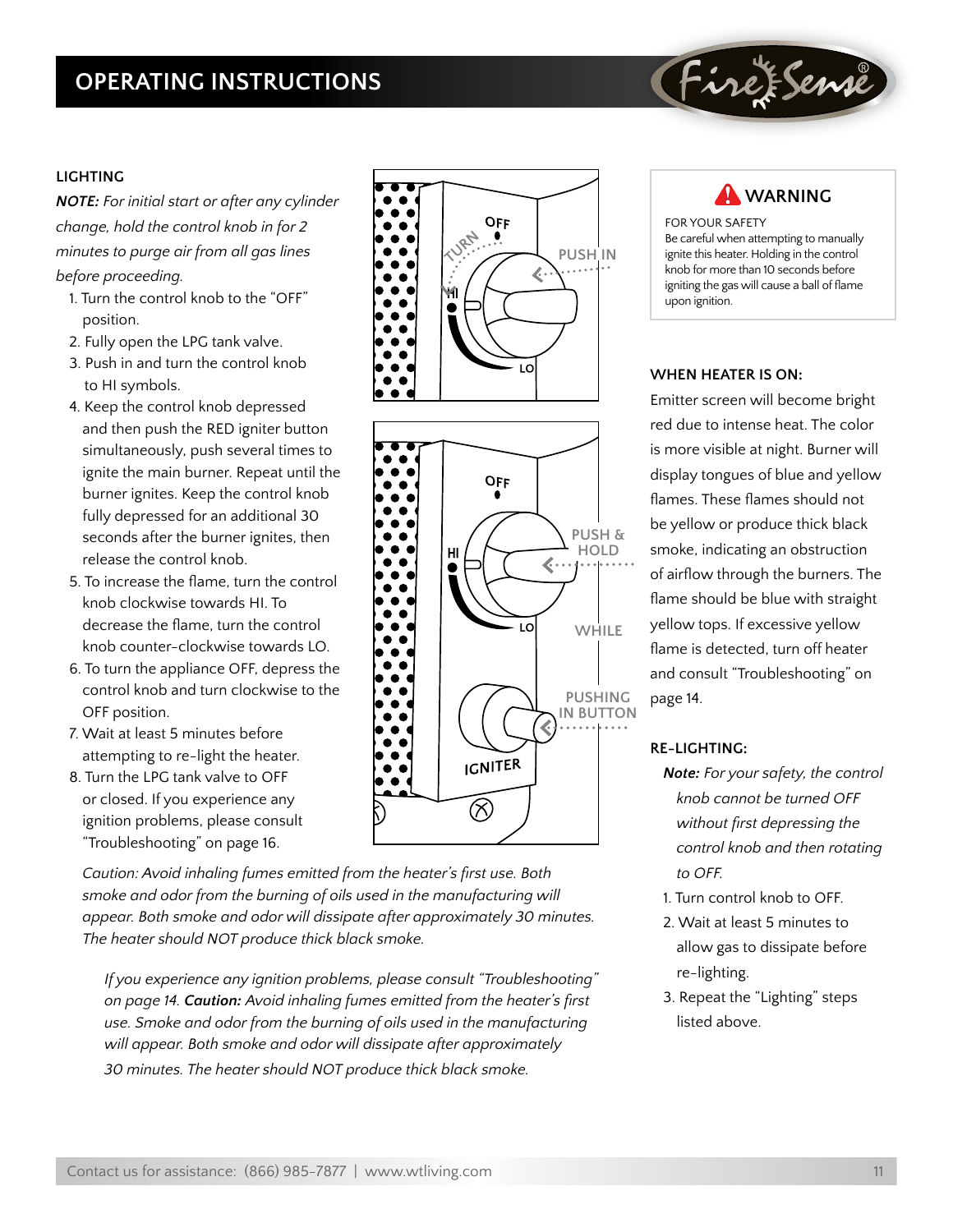![](_page_11_Picture_1.jpeg)

### **Operation Checklist:**

For a safe and pleasurable heating experience, perform this check before each use:

### **Before Operating:**

- $\Omega$  I am familiar with entire owner's manual and understand all precautions noted.
- $\bigcirc$  All components are properly assembled, intact and operable.
- $\bigcirc$  No alterations have been made.
- $\bigcirc$  All gas connections are secure and do not leak.
- $\bigcirc$  Wind velocity is below 10 mph.
- $\bigcirc$  Heater is for use outdoors (outside any enclosure).
- $\bigcirc$  There is adequate fresh air ventilation.
- $\bigcirc$  Heater is away from gasoline or other flammable liquids or vapors.
- $\bigcirc$  Heater is away from windows, air intake openings, sprinklers and other water sources.
- $\bigcirc$  Heater is at least 36 in. on top and at least 24 in. on sides from combustible materials.
- $\Omega$  Heater is on a hard and level surface.
- $\bigcirc$  There are no signs of spider or insect nests in heater orifices.
- $\bigcirc$  All burner passages are clear.
- $\bigcirc$  All air circulation passages are clear.
- $\bigcirc$  Clothing or other protective material should not be hung from the heater, or placed on or near the heater.
- $\Omega$  Any guard or other protective device removed for servicing the heater must be replaced prior to operating the heater.
- $\Omega$  Installation and repair should be done by a qualified service person. The heater should be inspected before each use and at least annually by a qualified service person.

### **operation information and safety:**

- Unit will operate at reduced efficiency below 40 degrees F.
- Children and adults should be alerted to the hazards of high surface temperatures and should stay away to avoid burns or clothing ignition.
- Young children should be carefully supervised when they are in the area of the heater.
- More frequent cleaning may be required as necessary. It is imperative that control compartment burner and circulating air passageways of the heater be kept clean and free of debris and/or spider or insect nests.

![](_page_11_Picture_27.jpeg)

FireFSenne

FOR YOUR SAFETY Heater will be hot after use. Handle with extreme care.

![](_page_11_Picture_29.jpeg)

### **SHUT DOWN:**

- 1. Turn control knob clockwise to OFF while depressing the knob. (Normally, burner will make a slight popping noise when extinguished).
- 2. Turn cylinder valve clockwise to OFF and disconnect regulator when heater is not in use. *NOTE: After use, some discoloration of the emitter screen is normal.*

![](_page_11_Picture_33.jpeg)

#### **After Operation:**

- 1. Gas control knob is in OFF position.
- 2. Gas tank valve is OFF.
- 3. Disconnect gas line.
- 4. Heater is stored upright in a secure location.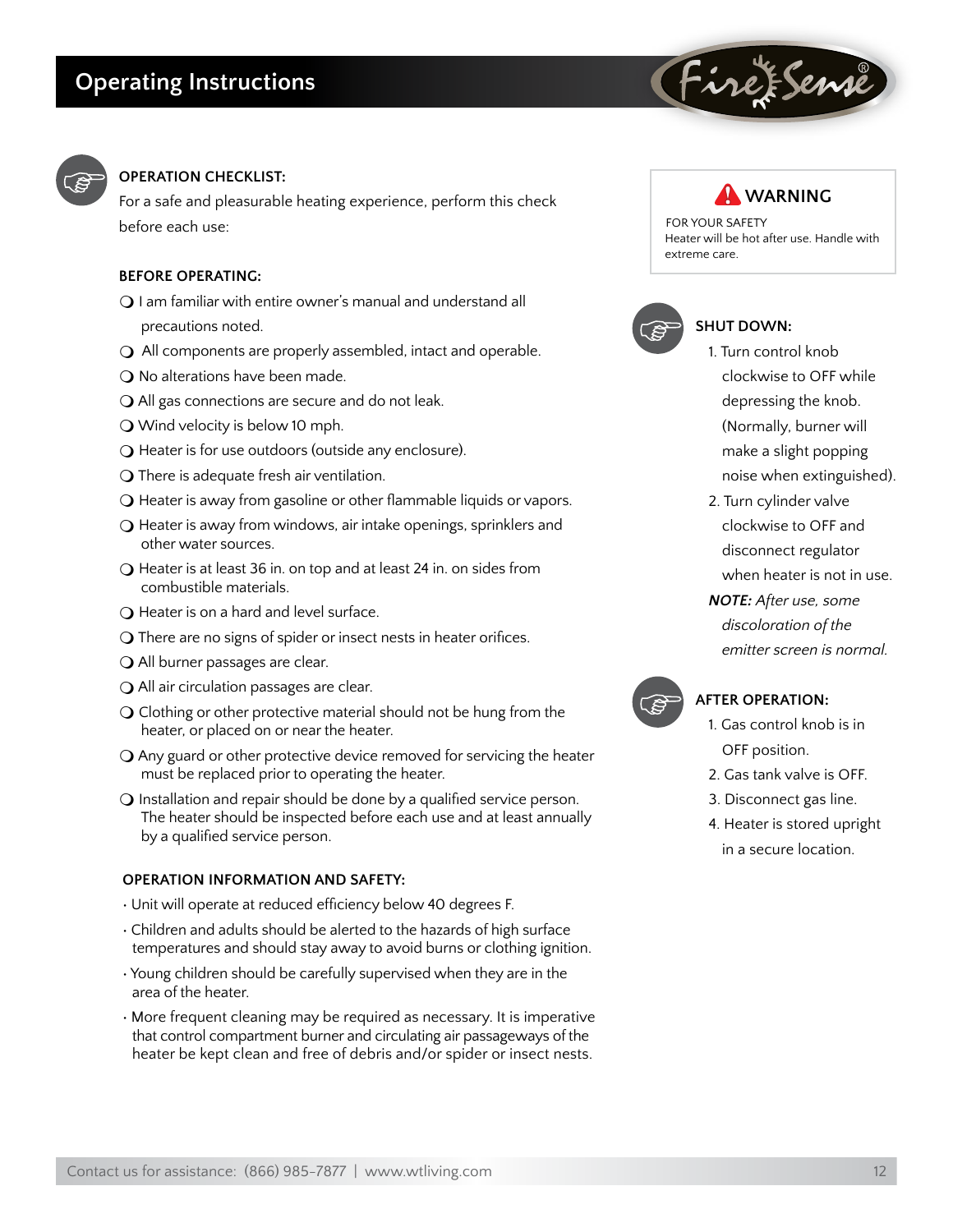# **Care and Maintenance**

To enjoy years of outstanding performance from your heater, make sure you perform the following maintenance activities on a regular basis:

### **Keep exterior surfaces clean.**

- 1. Use soapy water for cleaning. Never use flammable or corrosive cleaning agents.
- 2. While cleaning your unit, be sure to keep the area around the burner and control compartment dry at all times. Do not submerge the control valve assembly. If the gas control is submerged in water, do NOT use it. It must be replaced.
- 3. Air flow must be unobstructed. Keep controls, burner, and circulating air passageways clean. Signs of possible blockage include:
	- Gas odor with extreme yellow tipping of flame.
	- Heater does NOT reach the desired temperature.
	- Heater glow is excessively uneven.
	- Heater makes popping noise.
	- Spiders and insects can nest in burner or orifices. This dangerous condition can damage heater and render it unsafe for use. Clean burner holes by using a heavy-duty pipe cleaner. Compressed air may help clear away smaller particles.
	- Carbon deposits may create a fire hazard. Clean dome and burner screen with warm soapy water if any carbon deposits develop. *Note: In a salt-air environment (such as near an ocean), corrosion occurs more quickly than normal. Frequently check for corroded areas and repair them promptly.*

![](_page_12_Picture_12.jpeg)

### **TIP FOR STAINLESS STEEL MODELS:**

*Use high-quality automobile wax to help maintain the appearance of your heater. Apply to exterior surfaces from the post down. DO NOT apply to emitter screen or domes.*

![](_page_12_Picture_15.jpeg)

Firet Sense

FOR YOUR SAFETY

- Do NOT touch or move heater for at least 45 minutes after use.
- Reflector is hot to the touch.
- Allow reflector to cool before touching.

#### **Storage**:

#### **Between uses:**

- Turn control knob OFF.
- Disconnect LP source.
- Store heater upright in an area sheltered from direct contact with inclement weather (such as rain, sleet, hail, snow, dust and debris).
- If desired, cover heater to protect exterior surfaces and to help prevent build-up in air passages. Never leave LPG tank exposed to direct sunlight or excessive heat.
	- **Note:** Wait until heater is cool before covering.

### **Service:**

Only a qualified service person should repair gas passages and associated components.

*Caution: Always allow heater to cool before attempting service.*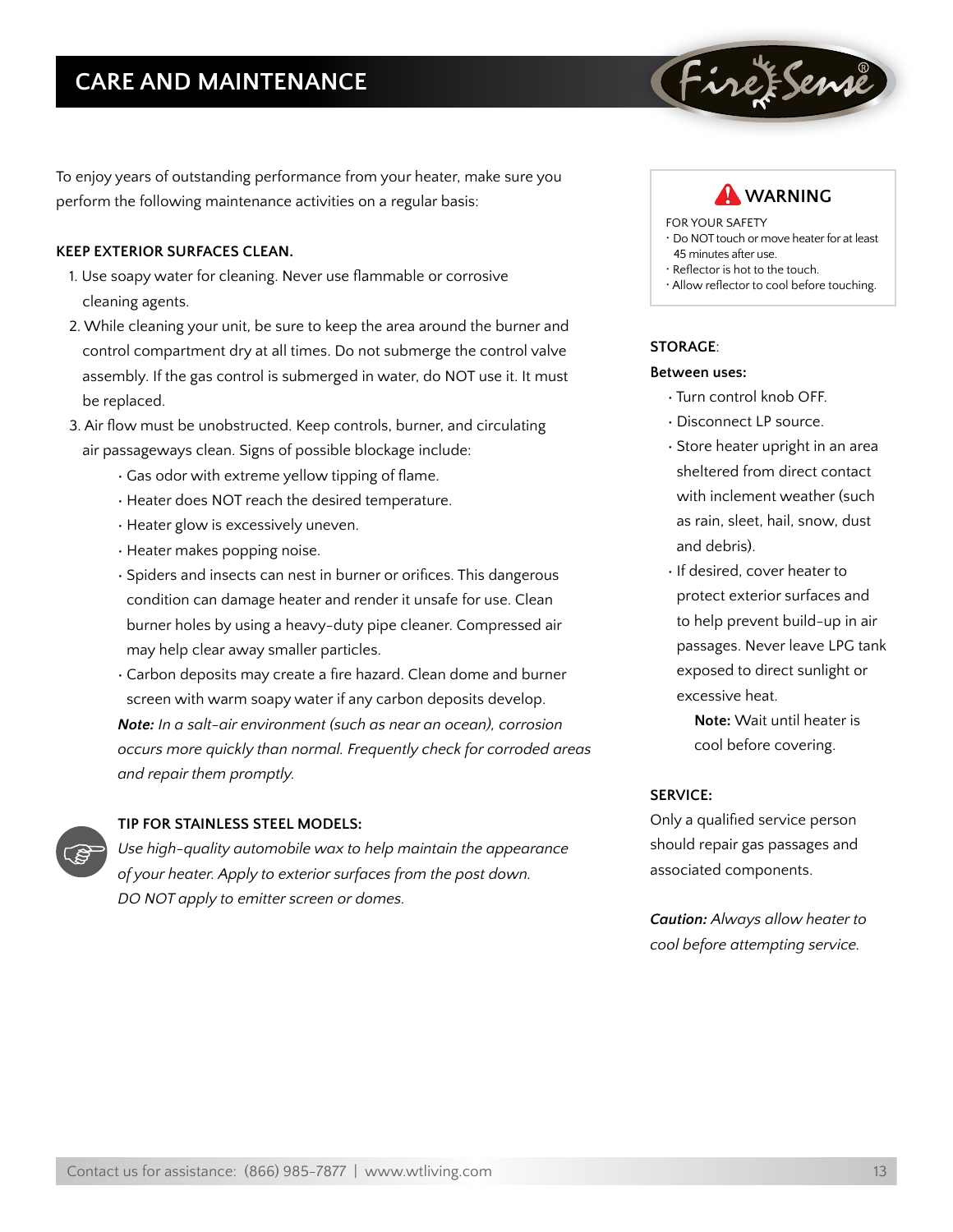# **Troubleshooting**

![](_page_13_Picture_1.jpeg)

# **Questions, problems, missing parts?**

Before returning to your retailer, our exceptional customer service is available.

Call us toll-free at **(866) 985-7877 Monday – Friday 9 a.m. – 6 p.m., EST**, email us at **cservice@welltraveled.net**, or go online and live chat at **www.wtliving.com**.

Fire Fense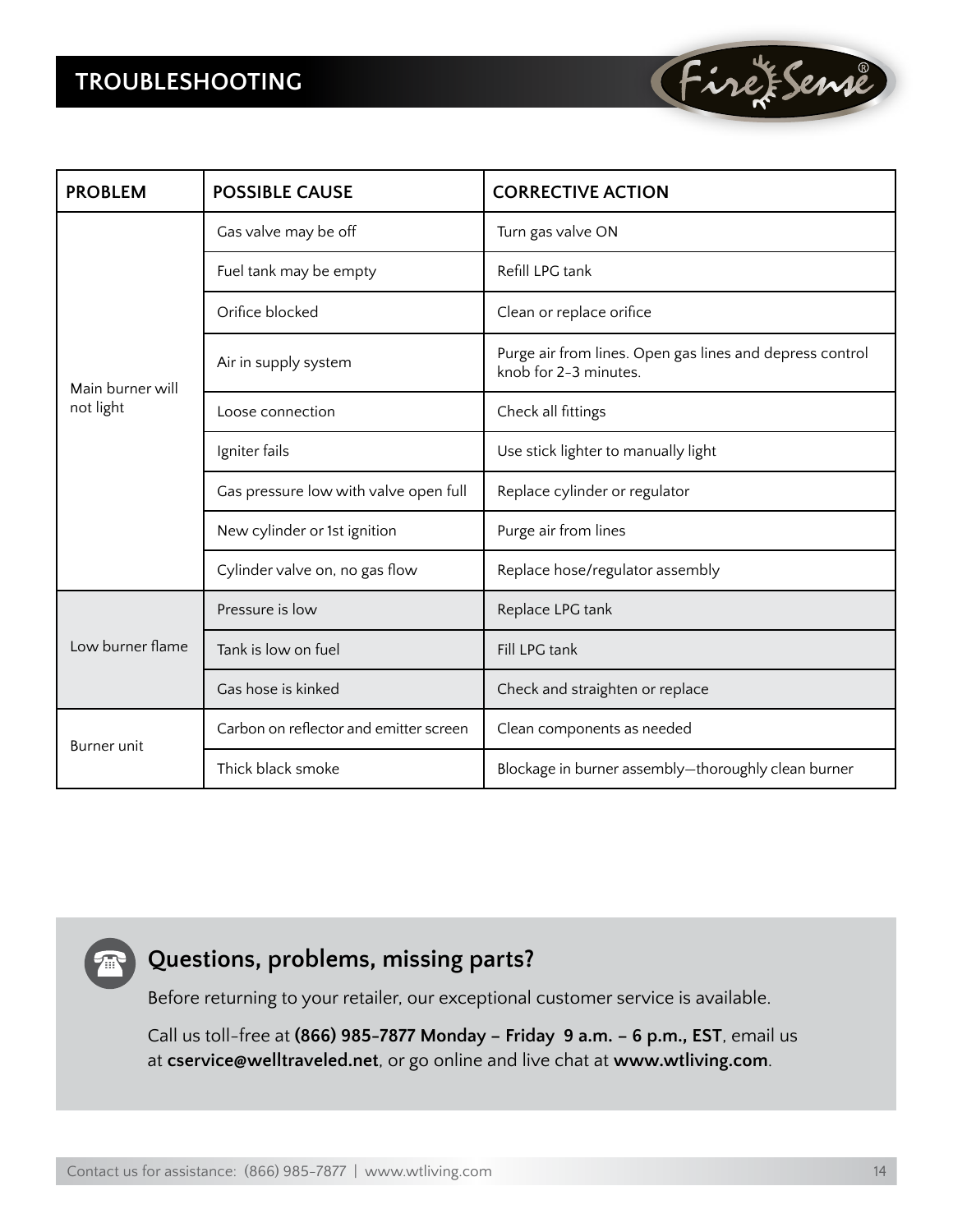# **PACKAGE CONTENTS**

![](_page_14_Picture_1.jpeg)

**LEEEEEE** 

| <b>PART</b> | <b>DESCRIPTION</b>           | <b>QUANTITY</b>             |
|-------------|------------------------------|-----------------------------|
| A           | Reflector Panel              | 4 packed in inner carton    |
| B           | Reflector Center Cap         | 1 packed under Base         |
| $\subset$   | <b>Head Assembly</b>         | 1 packed in 1 inner carton  |
| D           | <b>Tank Housing</b>          | 1                           |
| Ε           | Gas Hose                     | 1 attached to Head Assembly |
| F           | <b>Upper Post</b>            |                             |
| G           | Lower Post                   | 1                           |
| н           | Regulator                    | 1 packed in inner carton    |
|             | Post Supports                | 3 packed in 1 inner carton  |
| l*          | Base*                        |                             |
| K           | Wheel Assembly               | 1 packed in inner carton    |
|             | Chain (secures LPG cylinder) | 1 packed with post supports |

*\*Some models come with an optional sandbox feature. See page 5 for details on sandbox assembly.*

# **HARDWARE CONTENTS**

![](_page_14_Picture_6.jpeg)

**Small Flange Nut Qty: 6** *(Step 3)*

![](_page_14_Picture_7.jpeg)

**Large Flat Washer Qty: 9** *(Step 6 & 9)*

**Large Screw Qty: 4** *(pre-assembled in* 

(Fire Fenne

![](_page_14_Picture_10.jpeg)

*(Step 8)*

![](_page_14_Picture_12.jpeg)

**Cap Nut Qty: 12** *(Step 8)*

![](_page_14_Picture_14.jpeg)

**Large Nut Qty: 4** *(pre-assembled in base/sandbox)*

**Wing Nut Qty: 3** *(Step 9)*

![](_page_14_Picture_16.jpeg)

**Wrench Qty: 1**